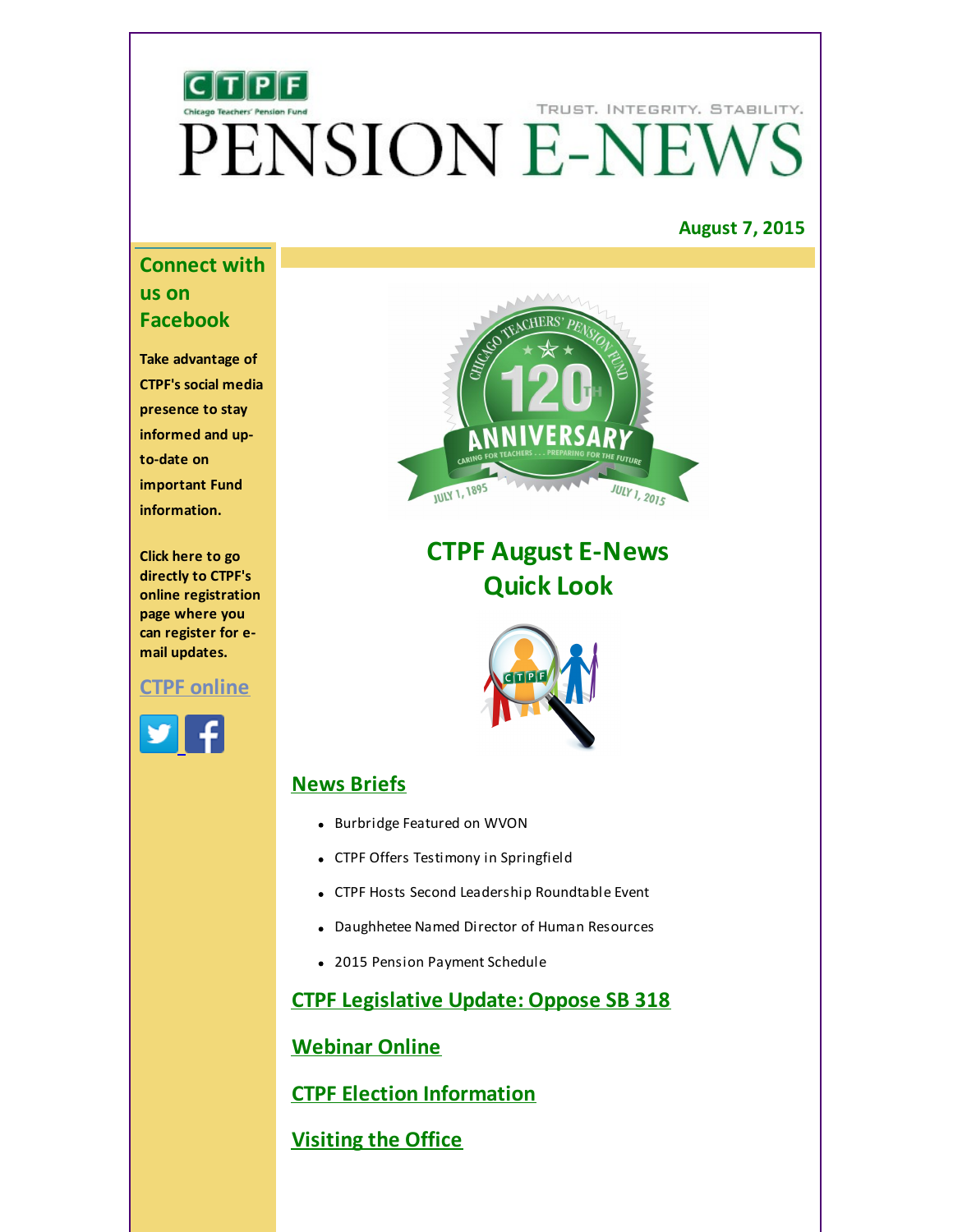

#### **2015 [Summer/Fall](#page-4-1) Calendar**



# **Burbridge Featured on WVON (1690 am) Talk Radio**



CTPF Executive Director Charles A. Burbridge was the featured guest on the Cliff Kelley Show, WVON

radio (1690 am), Thursday, August 6, at 5:30 p.m. The discussion focused on current issues facing the Fund, the importance of fully funding pensions, and the role CTPF members play in the City of Chicago and in Illinois.

# **CTPF Offers Testimony in Springfield**

July 28, 2015, Vice President of the CTPF Board of Trustees Lois W. Ashford and Deputy Executive Director and Chief Legal Officer Tiffany R. Reeves traveled to Springfield to testify during the Illinois House Personnel and Pensions Committee subject matter hearing on Governor Rauner's Pension Proposal. The proposal has not yet been filed as a bill and no formal action has been taken. Trustee Ashford and Ms. Reeves provided lengthy testimony, answered questions from committee members, and voiced CTPF's opposition to several items in the Governor's proposal.



*Pictured above, left to right: Vice President ofthe CTPF Board of Trustees Lois W. Ashford, Deputy Executive Director and Chief LegalOfficer Tiffany R. Reeves, and RTAC President David T. Peterson.*

### **CTPF Hosts Second Leadership Roundtable**

July 30, 2015, the Chicago Teachers' Pension Fund hosted another meeting of the Illinois Reciprocal Funds Leadership Roundtable on July 30, 2015. The group of leaders from the 13 Illinois Reciprocal Funds reconvened to discuss the economic impact pension funds have on Illinois, consider ways to work cooperatively, and discussed current legislative issues. "We



had a great dialogue and set a goal of producing an aggregated economic impact statement that can truly reflect the positive impact that pension funds have on the State of Illinois," said Jay C. Rehak, president of the CTPF Board of Trustees. "I'm looking forward to continuing this work at our meeting in October."

### **Daughhetee Named Director of Human Resources**

Elise J. Daughhetee joined the CTPF staff as director of human resources on July 15, 2015. She will be responsible for the overall administration, coordination, and evaluation of the human resources function. Daughhetee has more than 20 years' experience as a HR professional, and has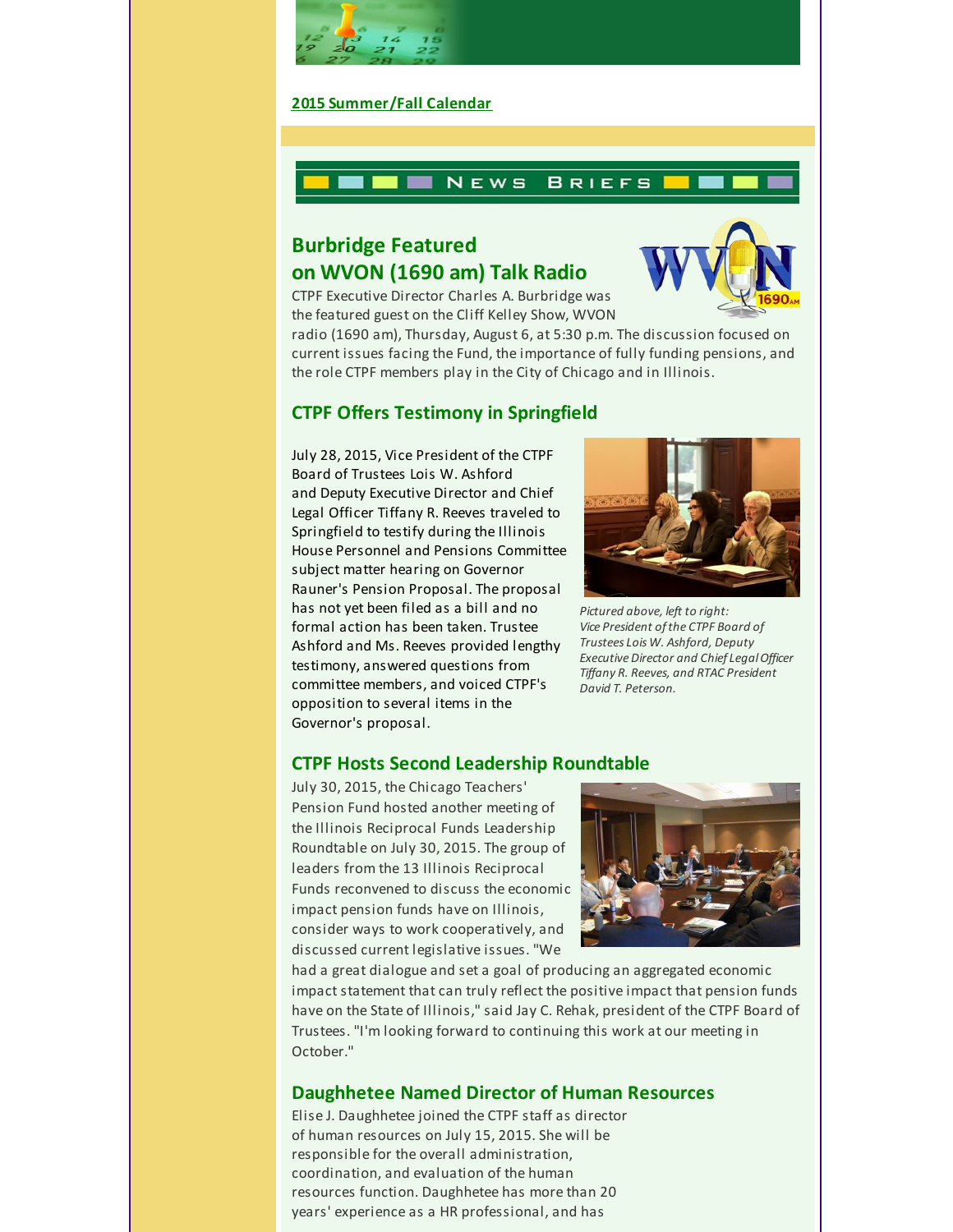managed every aspect of the HR life cycle.

"We are pleased to welcome Elise to the CTPF senior staff," said Charles A. Burbridge, executive director. "She is a proven HR Leader with a wide breadth of expertise, ranging from strategic planning to employee relations. Her focus on collaboration with all levels of management and staff, and her ability to assess needs and develop strategies will create meaningful results for the Fund."



*Elise J. Daughhetee*

Daughhetee most recently worked as a Founder and Principal HR Consultant for aHRchitects, and previously worked as HR Director and Talent Acquisition Leader for ComPsych Corporation of Chicago, and as an Associate Director of Corporate HR for Borders Group, Inc., of Ann Arbor, Mich.

She earned a master's degree in human resource management from Washington University, St. Louis, and a bachelor's degree in criminology from Indiana State University in Terre Haute. She holds several professional certifications including Senior Professional in Human Resources (SPHR), Senior Human Resources Manager-Senior Certified Professional (SHRM-SCP), and is certified as a general practice paralegal.

# **Pension Payment Schedule**

Click [here](http://r20.rs6.net/tn.jsp?f=001jzQdQN5fgtvbTPWayTgwi1vhrDMeDVniQW-_bY0kxmkdFiTXE0so0QIyPOxjAA5RCbNiNZiYCjdlGLBHF3s_kiM6UNnQWvNu4uIT7FarHajgcqSRMPWZeagOslNcg-pultAJXS2Kd6H002pkwTmX8iBQujS4w_fwq9BG993PMyyN3mHZQKmKZ6RgbLcV-g2xC3w8t73DYB-OKofTxcWgTCeqHhr2wmZIQixbhjfLZ0dG30BBrgyE3g==&c=&ch=) for a copy of the 2015 pension payment schedule.



# <span id="page-2-0"></span>**CTPF Legislative Update: Oppose SB 318**

Senate Bill 318 passed out of the Illinois Senate on August 4, 2015, and was sent to the Illinois House. Rep. Barbara Flynn Currie (D-Chicago) has sponsored the legislation in the House, and it will be heard in the Executive Committee next Wednesday, August 12, 2015.

CTPF opposes **Senate Bill 318**which combines provisions from two other bills, SB 316 and HB 3695. The bill:

- 1. requires the State of Illinois to pick up the "normal cost" contributions for CTPF,
- 2. reduces the CPS required contribution for FY 2016 and FY 2017
- 3. extends the time CPS has to fully fund pensions by four years to 2063, and
- 4. restores the pension tax levy

#### **Call to Action**

Please call or e-mail your Illinois State Representatives and ask him/her to vote No/Present on this legislation. CTPF opposes this legislation which underfunds pensions. CTPF cannot afford another pension "holiday."

**Click here to send a message from CTPF's [Legislative](http://r20.rs6.net/tn.jsp?f=001jzQdQN5fgtvbTPWayTgwi1vhrDMeDVniQW-_bY0kxmkdFiTXE0so0cka5wKWSDcAIYY2dTAtY-hUAhAdiaYU2jeggFaA004f6hRDfNTWGDVCu1qHThTgWm0MvKnYepGFFpw7N4gONo5SDmh3vtULzrYdvf5BGoZnEvyCz68eZHWBCBDj1wx4RvZg22Rn7-Bh&c=&ch=) Action Center.**

#### **Stay Up-to-Date**

CTPF will continue to share information at **www.ctpf.org,** on social media, and in periodic E-Lerts. Please consider forwarding this e-mail to a friend who may be a fellow pensioner and share and like our posts on Social Media. **Sign up for e-mail [updates](http://r20.rs6.net/tn.jsp?f=001jzQdQN5fgtvbTPWayTgwi1vhrDMeDVniQW-_bY0kxmkdFiTXE0so0UdEzWKqgjqpJoBHpj90-pnpvwXWQZMaSPYFaGNrTLCd1nJNdfaRh1zSNuc7DbrmacUNO2CkJ-sKI-vBDZJCf-Dt4JWLpcSIx56_lTpA1AelMn8MOhilcVrOyO4yPWvNvrGG8r8TRozDwYotOc5oc5E=&c=&ch=) here.**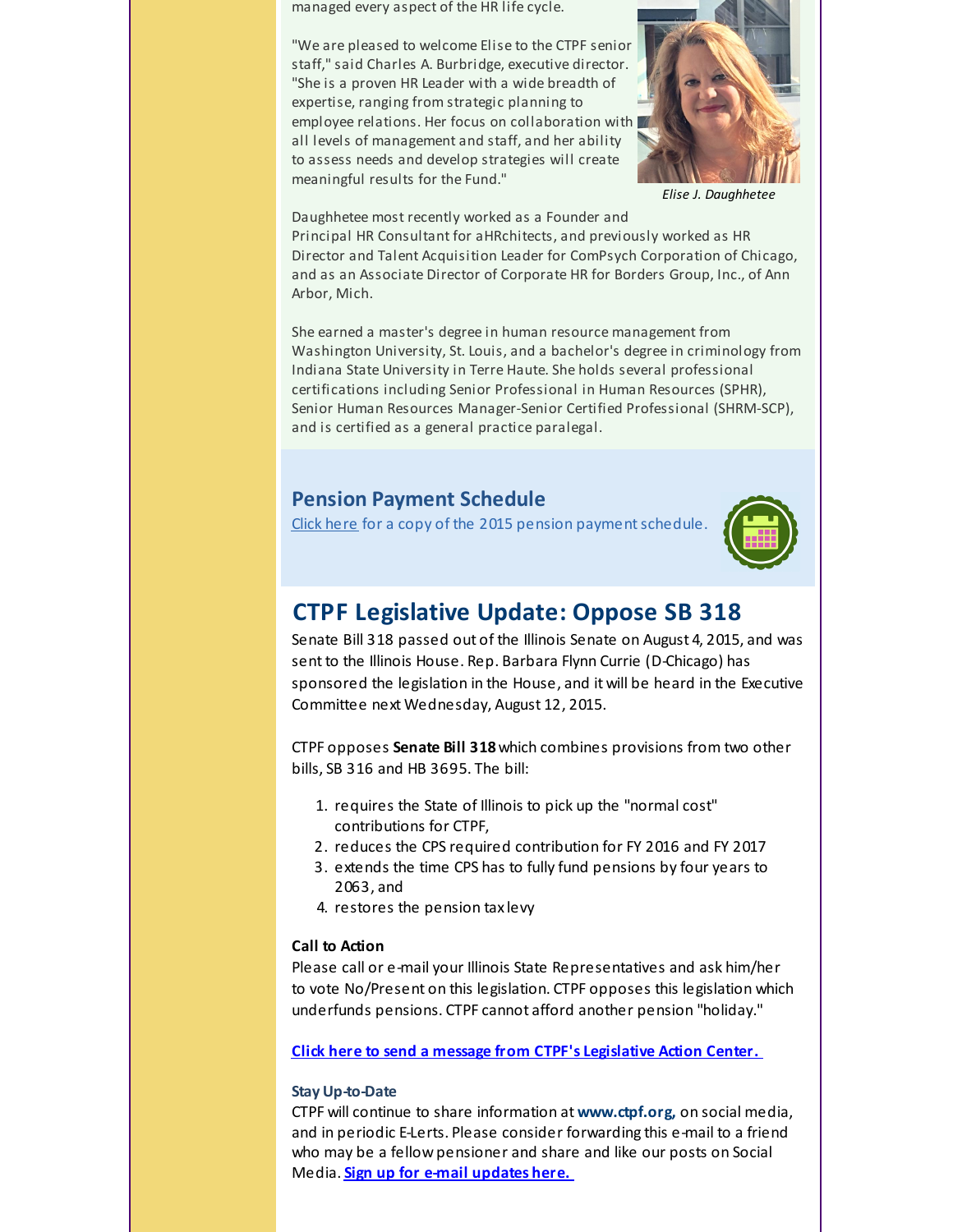

### **August 5, 2015, WEBINAR Now Online**

August 5, 2015, CTPF Executive Director Charles A. Burbridge hosted a webinar which examined the early history of CTPF, reviewed the past fiscal year, brought members up-to-date on current events, and offered a look at the coming year. If you missed the webinar you can **view the [archived](http://r20.rs6.net/tn.jsp?f=001jzQdQN5fgtvbTPWayTgwi1vhrDMeDVniQW-_bY0kxmkdFiTXE0so0QGjcZuv_qIa0ZJi9bwLnqEaPKCYTX-p_Ysy2ZcIJEDCiwAbt1QIF16yDEJnqnMBt8yfFUVs6czduXhb-m_vDlkoauw4R1mmQ7aDr4MLvP7ada4bBxu1scLu5dE0lmV7Zb9ln9SKNGWLY_nzYzbYwabCvNPUmgqGMB9tUukklU_v&c=&ch=) copy here.**



### <span id="page-3-0"></span>**2015 Board of Trustee Elections**

Friday, November 6, 2015, the Chicago Teachers' Pension Fund will hold elections for five positions on the Board of Trustees.

#### **Teacher Trustees**

The 2015 Teacher Trustee Election will be conducted in schools and at other designated polling places. Active teachers will elect two Trustees who will serve from November 2015-November 2018. A Teacher Trustee candidate must be a current contributor employed in the CPS system for a minimum of 10 years, and hold a current Illinois state teaching certificate.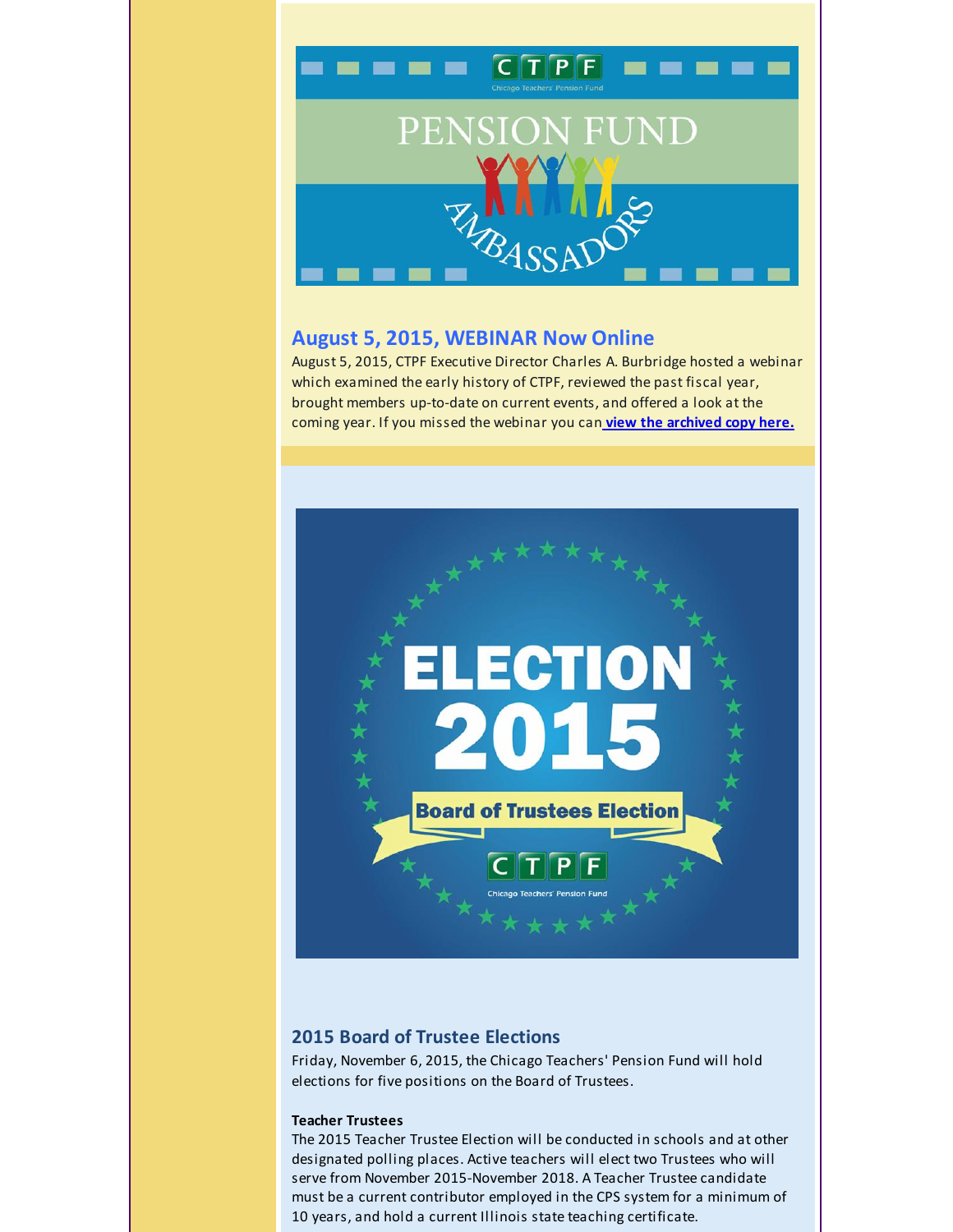#### **Pensioner Trustees**

The 2015 Pensioner Trustee Election will be conducted by mail ballot. Ballots will be mailed to all eligible voters in October, and results will be tabulated on Friday, November 6, 2015. Retired members will elect three Trustees who will serve from November 2015-2017. A candidate for Pensioner Trustee must be a service or disability pensioner receiving a monthly pension payment from CTPF.

#### **Nomination Packets**

Contact the CTPF Election Team at 312.604.1400 ext. 132 to request a packet. Candidate eligibility will be verified before the packet can be issued. Completed nomination packets must be returned by 5:00 p.m., Thursday, October 1, 2015.

#### **Additional Information**

Additional election information is available at CTPF Election Central at **[www.ctpf.org.](http://r20.rs6.net/tn.jsp?f=001jzQdQN5fgtvbTPWayTgwi1vhrDMeDVniQW-_bY0kxmkdFiTXE0so0U9usOCKNxfabU7b6Tnfp_X8yWqtbgk2YShCSd7jDUsSPqAkk21uVRZii1X4LBZ3nsi34KM2oJj5xU5CC8xEadPzMuj3QCBya0RpzP3IGtgiBdOYIyRK7PE=&c=&ch=)**

# <span id="page-4-0"></span>**Planning to Visit? Plan ahead...**

If you plan to visit the office this summer, it's always a good idea to schedule an appointment. Scheduled appointments are available Monday through Friday from 8:00 a.m. to 4:00 p.m.

Walk-ins are accepted on a first-come, first-served basis, between 9:00 a.m. and 3:00 p.m., but wait times will



vary and may be lengthy during busy periods. Walk-in visitors cannot be accommodated after 3:00 p.m.

Call 312.641.4464 to schedule an appointment. CTPF is located at 203 North LaSalle Street, suite 2600, Chicago, Illinois 60601-1231

#### **Parking and TransitInformation**

The 203 North LaSalle building has a self-park garage. Garage entries are located on Lake Street between LaSalle Street and Clark Street and on Clark Street between Wacker Drive and Lake Street (look for self-park signs at entrances). Reduced parking vouchers, available from the CTPF office, can be purchased for \$18, **(check only, no cash).**

The 203 North LaSalle building has direct access to the [CTA](http://r20.rs6.net/tn.jsp?f=001jzQdQN5fgtvbTPWayTgwi1vhrDMeDVniQW-_bY0kxmkdFiTXE0so0e7tOd2CdmJv5UZebFxRVsLU7RRbUCNZaTrIAWiPNf08PJeVPfgv9MMAcQnWEMOLkAQoAtOyX9LjS4JoZVW1JWDfqLPZ6rKwHq0o6mdmIMMUwWXyhRQXRSyL6OeOcE6pgJHx0Z-dRxrQGEFlokRBxeh7iO04nkpQl2Y9vIpPT1is4dwawz4OTkE=&c=&ch=). The CTA's blue, green, brown, pink, purple, and orange lines all stop at Clark and Lake. Follow the signs to the 203 North LaSalle building when you exit the train.



# <span id="page-4-1"></span>**2015 CALENDAR**

Trustee meetings, held in the CTPF office, are open to the public. Please confirm meeting times/dates at www.ctpf.org.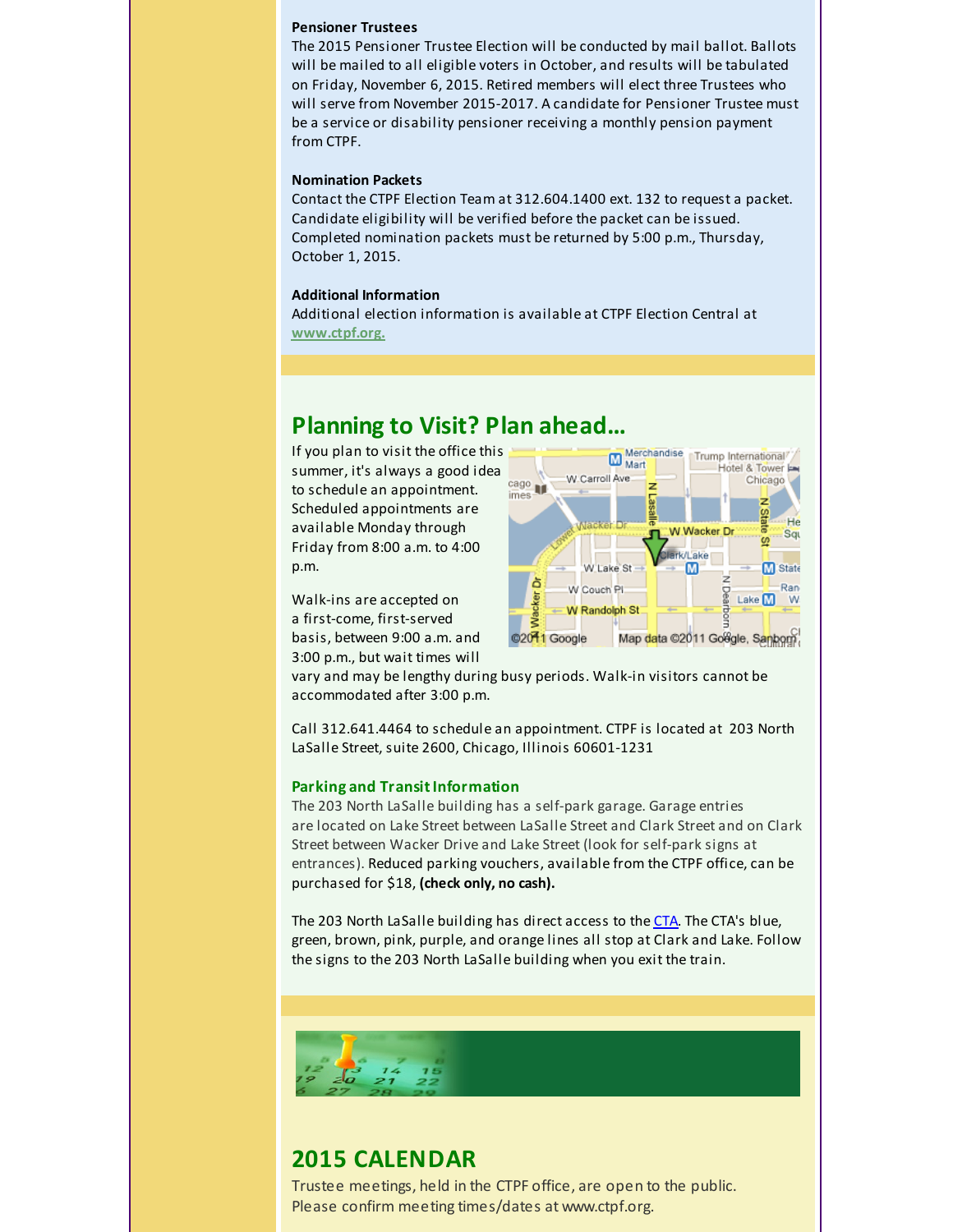#### **August**

**20** 9:30 a.m., CTPF Board of Trustees Meeting

### **September**

**7**

Labor Day Holiday, Office closed

#### **11**

9:30 a.m. First Friday investment meeting. This meeting was originally s cheduled for September 4, but was changed due to the holiday weekend.

#### **17**

9:30 a.m., CTPF Board of Trustees Meeting

### **October**

Completed election nominating petitions due to CTPF office

#### **12**

**1**

Columbus Day holiday, office closed

### **22**

9:30 a.m., CTPF Board of Trustees Meeting

### **November**

9:30 a.m., Board of Trustees Elections

### **December**

**10**

**6**

9:30 a.m., Board of Trustees Meeting, (tentative)

#### **CTPF MISSION STATEMENT**

To provide, protect, and enhance the present and future economic well being of members, pensioners and beneficiaries through efficient and effective management of benefit programs, investment practices and customer service, and to commit to earning and keeping the respect and trust of the participants through quality service and by protecting retirement benefits, in compliance with applicable laws and standards.

#### **CTPF BOARD OF TRUSTEES**

Jay C. Rehak, *president* Lois W. Ashford, *vice president* Bernie Eshoo, *financial secretary* Raymond Wohl, *recording secretary* Jeffery Blackwell Robert F. Bures Tina Padilla Mary Sharon Reilly Walter E. Pilditch Jerry Travlos